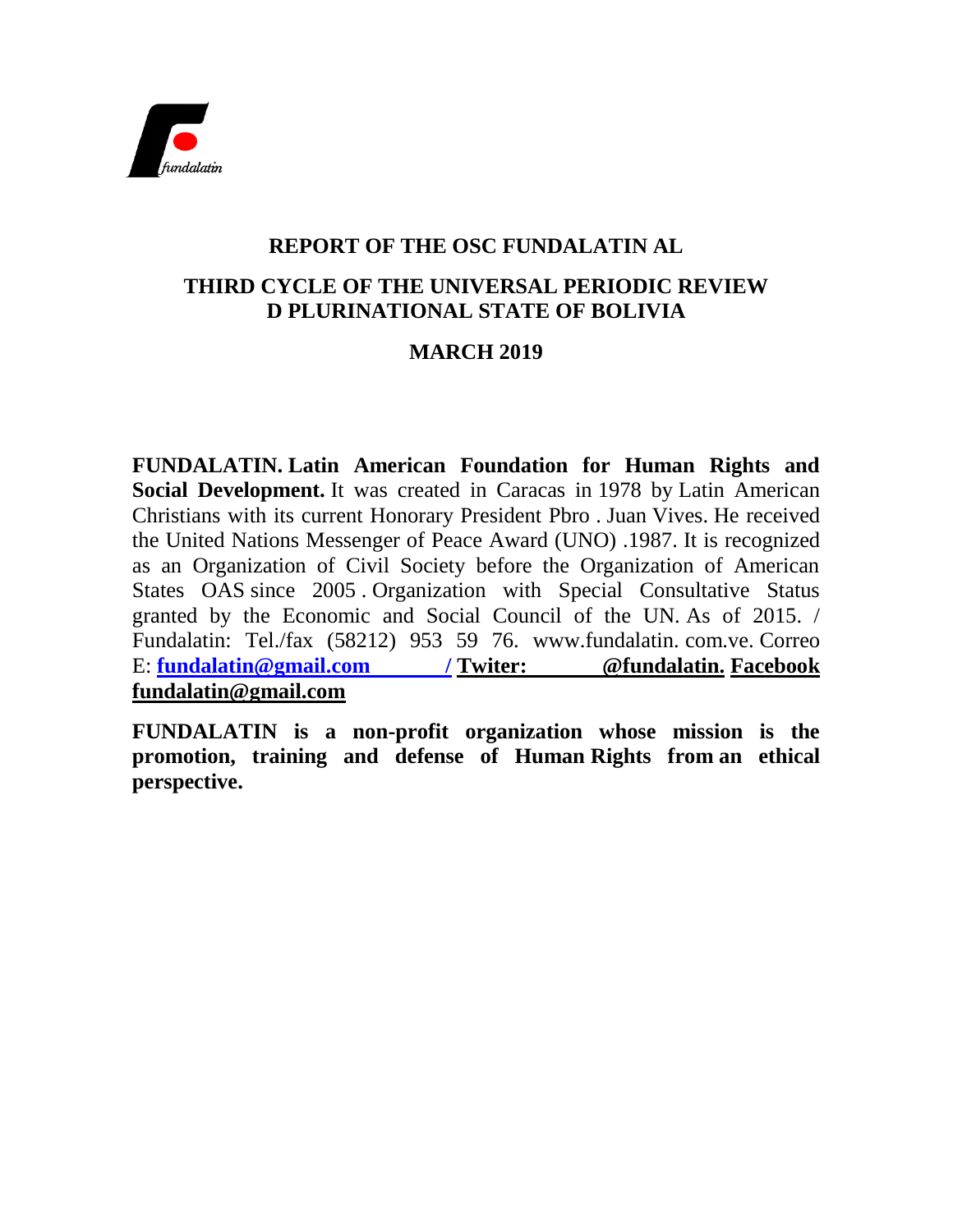## **UPRsubmissions@ohchr.org Civil Society Organization Information**

### **EPU- ( BOLIVIA ) - 2019**

### **REPORT OF THE OSC FUNDALATIN AL**

## **THIRD CYCLE OF THE UNIVERSAL PERIODIC E XAMEN OF THE PLURINATIONAL STATE OF BOLIVIA 2019**

### 1. **INTRODUCTION TO THE REPORT:**

1.1. In this third session of the Universal Periodic Review of the Plurinational State of Bolivia, the Civil Society Organization of the Latin American Foundation for Human Rights and Social Development (FUNDALATIN ) presents a report on the situation of attention to civil and political human rights.

1.2. The Plurinational State of Bolivia, as a result of the Economic Community Social Productive Model since 2005, among other measures, achieved the reduction of extreme poverty at the national level from 38.2% (year 2005) to 15.2% (in 2018), in the rural area the reduction was from 62.9 % to 33.4%.

1.3. Economic policy, laid the foundations for social advancement, today there is talk of a broadening of the middle class, that is Bolivian-Bolivian with access to basic services, transport, communications, Internet, mobile telephony, among other services.

#### **2. RIGHT TO FREEDOM OF OPINION.**

2.1. The approval of the Telecommunications Law , part of the constitutionalized concept of the right to information and communication and the electromagnetic spectrum as a strategic resource [\[one\]](https://translate.googleusercontent.com/translate_f#_ftn1) .Therefore, it promotes the democratization of the spectrum by allocating frequencies by 33% to the private sector, 33% to the public sector, 17% for native indigenous peoples and another 17% for community social sectors.

2.2. To this legal framework is added the commitment to technological sovereignty. Since December 20, 2013, Bolivia has put its own satellite into orbit, as well as promoting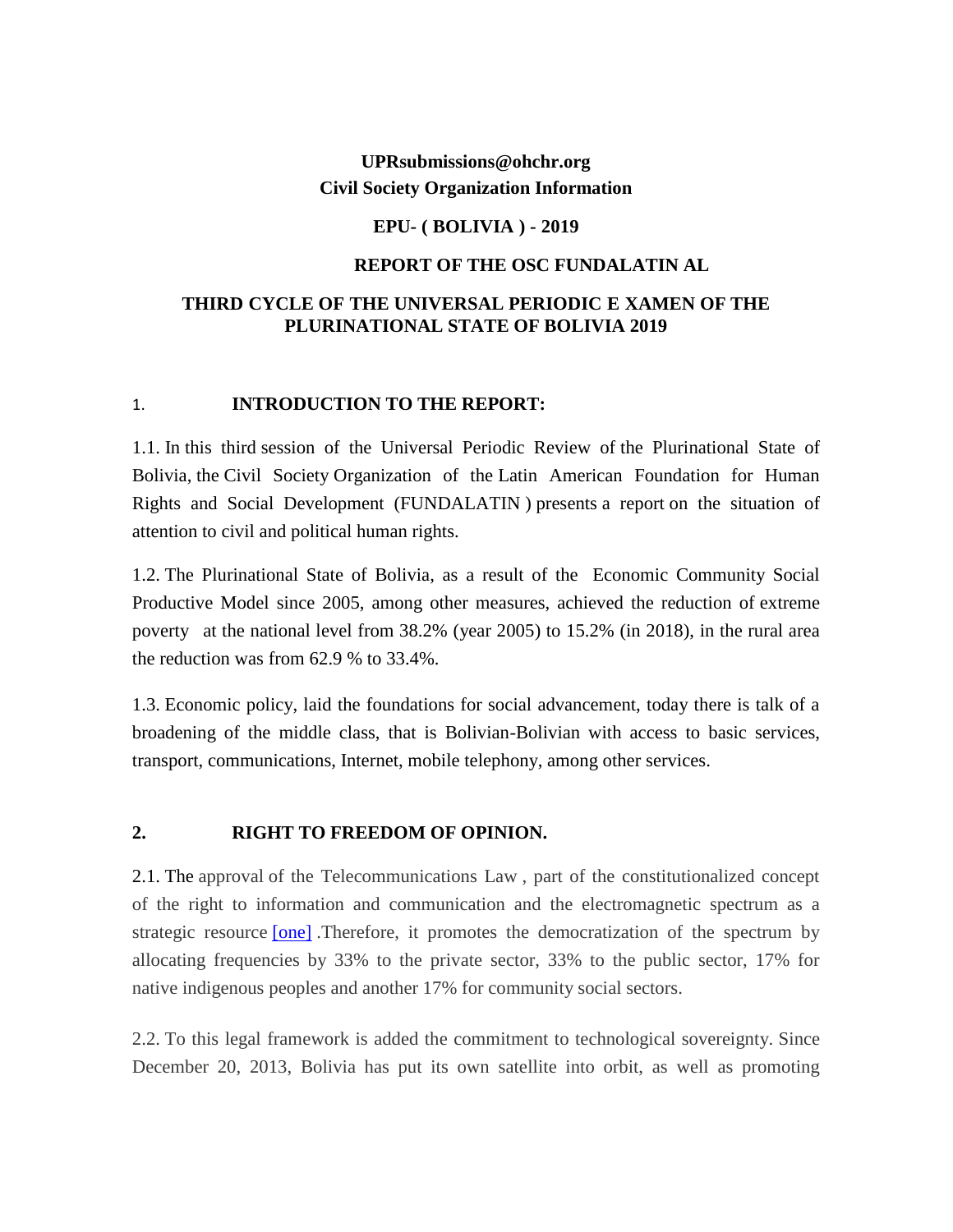telecommunication centers throughout the rural area, as an effective way to democratize communication.

**2.3. As of 2006, the government of Evo Morales Ayma promotes community radio as a State policy,** initially the DINACOM (National Communication Directorate) and later through the Ministry of Communication, as a State policy, the consolidation of the National System of Native People's Radios is promoted, which is already reaching the hundred community radios installed in the nine departments of the country. Forty of them with several years of operation, another fifty recently installed in consolidation process.

2.4. The RPOs (Radios of Indigenous Peoples) come to reinforce the communication system and give it a plurinational and multilingual identity character, expressing the voice of the indigenous communities and sectors, especially in the rural area, in full exercise of the freedom of opinion .

#### **3. FREEDOM OF ASSOCIATION AND PEACEFUL MEETING.**

3.1. In the Plurinational State of Bolivia there is openness and cooperation with civil society, mechanisms to facilitate participation in public affairs and guarantees for freedom of opinion and expression. The contribution given by Bolivia to the adoption of the Declaration of the Rights of Peasants and other persons working in rural areas in the Human Rights Council and the General Assembly is recognized. The comments and proposals of civil society, peasants and indigenous representatives were heard and taken into consideration.

3.2. At the same time, recognizing the advances in the area of Economic, Social and Cultural Rights, in line with article 9 of the United Nations Declaration on the Rights of Peasants and Other Persons Working in Rural Areas, the Plurinational State of Bolivia guarantees and promotes civil and political rights, freedom of peaceful assembly and association.

3.3. The creation of the Vice Ministry of Coordination with Social Movements and Civil Society, under the Ministry of the Presidency, demonstrates the decision of the Bolivian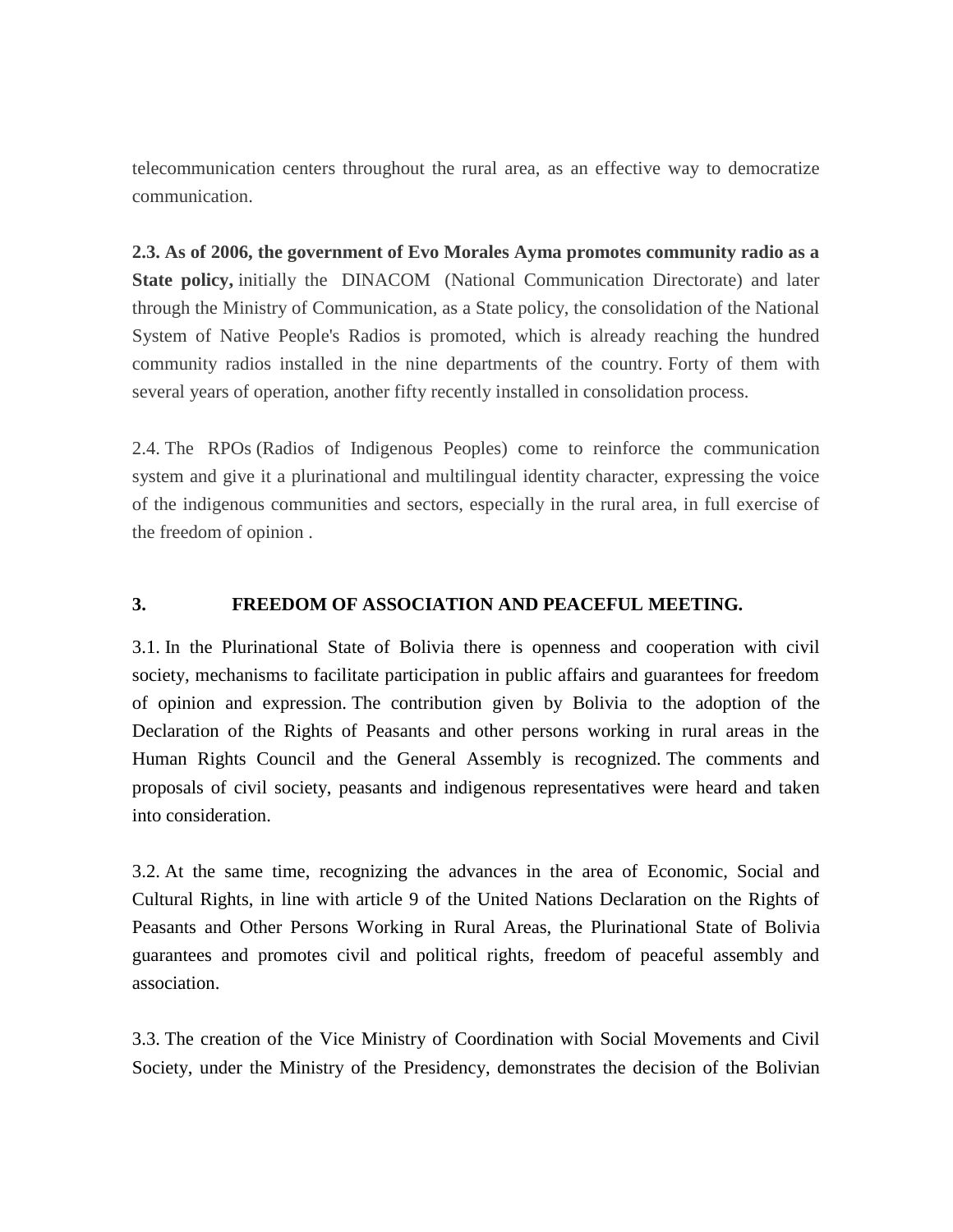government to promote the right to assembly and association in accordance with articles 21 and 22 of the International Covenant on Civil and Political Rights .

## **4. RIGHT TO EARTH**

4.1. The measures adopted have increased the titling of lands favoring the right to land of more than 2 million people, including indigenous peoples and peasant communities. [\[two\]](https://translate.googleusercontent.com/translate_f#_ftn2) 4.2. Increased land titling for women, promoted under the Community Reform Law of Agrarian Reform. About 45% are land owned by women.

## **5. RIGHT TO WATER-RIGHT TO FOOD.**

- 5.1. With the successful implementation of the Agrarian Insurance, it has benefited more than 150,000 peasants and other people working in rural areas and indigenous peoples, particularly small farmers in family farming. The insurance currently covers eleven types of crops that are key to nutrition in the country.
- 5.2. The Agrarian Insurance has improved the right to food, has helped reduce extreme poverty by helping resilience to climate change in rural communities, promoting food sovereignty.
- 5.3. It is relevant to increase public investment to allow access to water in rural areas. The Mi Agua Mi riego program has benefited more than 1.6 million people since 2014 with water irrigation access systems. This measure has helped to guarantee the right to water and improve health conditions, especially for children and women, reducing child mortality.

### **6. RECOMMENDATIONS.**

- 6.1. We recommend Bolivia to share its experience with other countries, in relation to the systematization of the consultation with civil society, peasants and indigenous representatives in order to take into account their participation in public affairs.
- 6.2. Continue strengthening the democratic character of its institutions and the participation of the people in the policies of social and political inclusion .
- 6.3. Continue the policy developed in relation to the Right to Land and systematize their experience to share their experience at the international level.